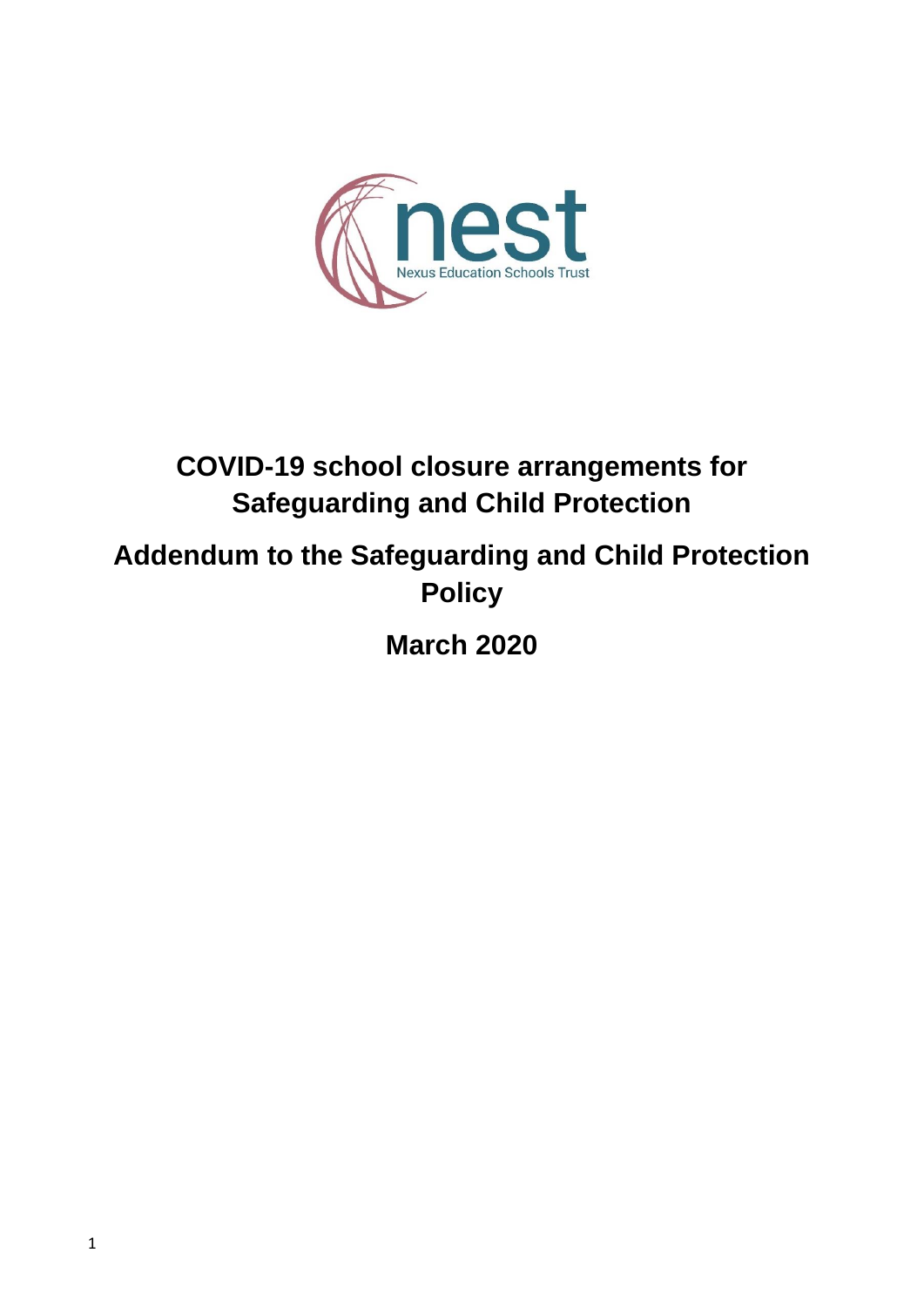## **Contents**

#### <span id="page-1-0"></span>Context

From 20th March 2020 parents were asked to keep their children at home, wherever possible, and for schools to remain open only for those children of workers critical to the COVID-19 response - who absolutely need to attend.

This addendum to the NEST Safeguarding and Child Protection Policy contains details of the Trust safeguarding arrangements in the following areas following DfE guidance published on 27.03.20.

If a school is acting as the hub it should continue to provide a safe environment, keep children safe and ensure staff and volunteers have been appropriately checked and risk assessments carried out as required.

The way schools are currently operating in response to coronavirus (COVID-19) is fundamentally different to business as usual, however, the government have highlighted the following key principles:

- The best interests of children must always continue to come first
- If anyone has a safeguarding concern about any child, they should continue to act and act immediately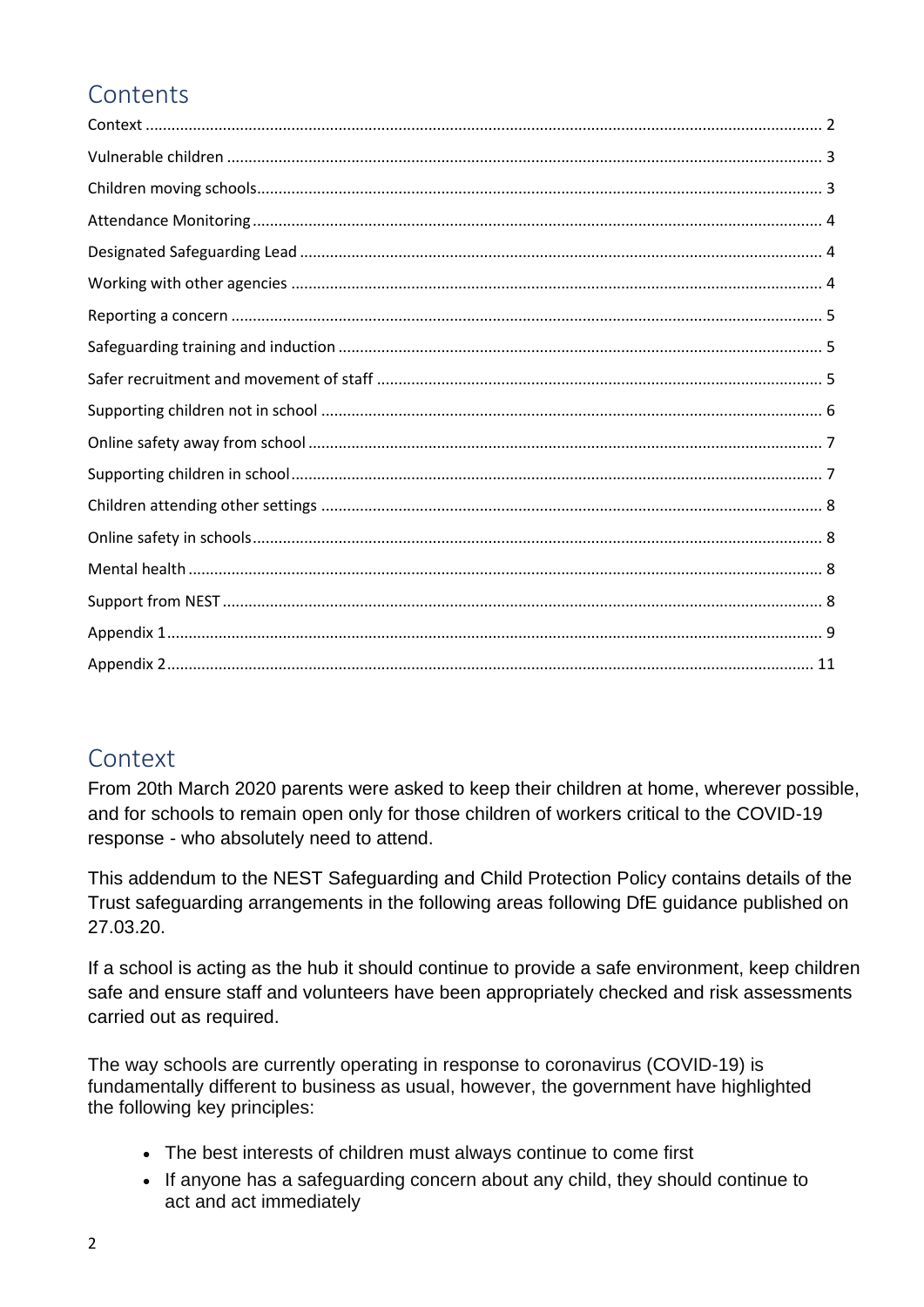- A DSL or deputy should be available
- It is essential that unsuitable people are not allowed to enter the children's workforce and/or gain access to children
- Children should continue to be protected when they are online.

### <span id="page-2-0"></span>Vulnerable children

- Vulnerable children include those who have a social worker and those with an Education, Health and Care (EHC) plan.
- Those who have a social worker include children who have a Child Protection Plan and those who are Looked After by the Local Authority.
- There is an expectation that vulnerable children who have a social worker will attend an education setting, so long as they do not have underlying health conditions that put them at risk. In circumstances where a parent does not want to bring their child to an education setting, and their child is considered vulnerable, the social worker and school will explore the reasons for this directly with the parent. Where parents are concerned about the risk of the child contracting COVID-19, the school or the social worker will talk through these anxieties with the parent/carer following the advice set out by Public Health England.
- Weekly contact will be made by the school with children who have a social worker or are on a Child in Need Plan and who are not in school.
- A child may also be deemed to be vulnerable if they have been assessed as being In Need or otherwise meet the definition in section 17 of the Children Act 1989.
- Those with an EHC plan will be risk-assessed by the school, in consultation with the Local Authority if necessary and parents, to decide whether they need to continue to be offered a school place in order to meet their needs, or whether they can safely have their needs met at home.
- Senior leaders, especially the Designated Safeguarding Lead (and deputy), in consultation with the NEST Central Team, have the flexibility to offer a place to those on the edge of receiving children's social care support.

### <span id="page-2-1"></span>Children moving schools

Any school, whose children are attending another setting, need to do whatever they reasonably can to provide the receiving institution with relevant welfare and child protection information.

For Looked-After Children, any change in school should be led and managed by the LA Virtual School Head (VSH) with responsibility for the child. The receiving school should be aware of the reason the child is vulnerable and any arrangements in place to support them.

As a minimum the receiving school should, as appropriate, have access to a vulnerable child's EHC plan, Child in Need Plan, Child Protection Plan or, for Looked-After Children, their Personal Education Plan and know who the child's social worker (and, for looked-after children, who the responsible VSH is). This should ideally happen before a child arrives and, where that is not possible as soon as reasonably practicable. Any exchanges of information will ideally happen at DSL (or deputy) level, and likewise between SENCOs for children with EHC plans. However, it is acknowledged this may not always be possible. Where this is the case senior leaders should take responsibility.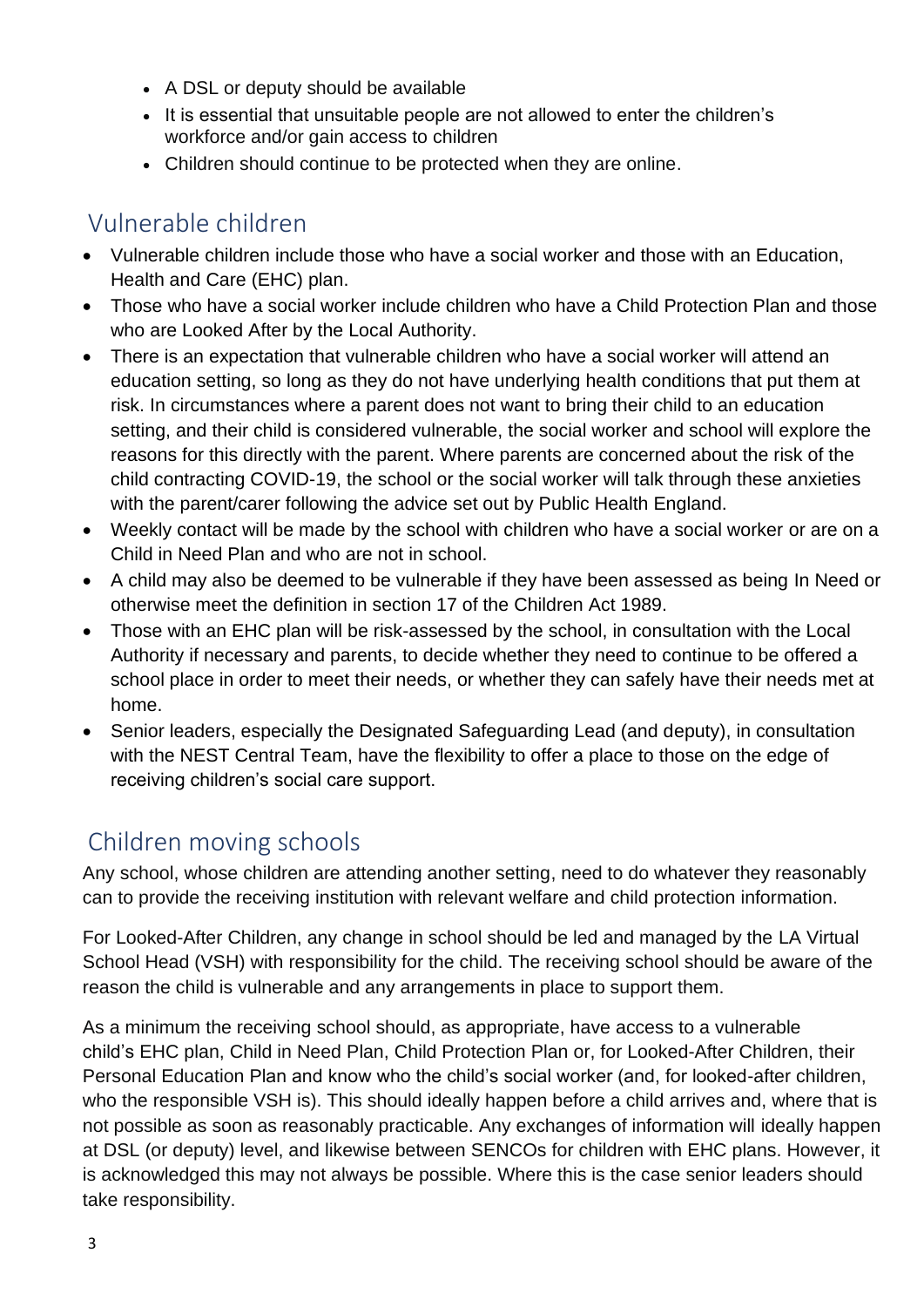Any information should be sent securely, via Egress or with a password protection.

## <span id="page-3-0"></span>Attendance Monitoring

- Schools/Hubs will follow up on any pupil that they were expecting to attend, who does not.
- Schools/Hubs will also follow up with any parent or carer who has arranged care for their child(ren) and the child(ren) subsequently do not attend.
- To support the above, schools will, ensure that the NEST registration document introduced in response to COVID-19 provision is completed and a hard copy held is at the school/hub.
- In all circumstances where a vulnerable child does not take up their place at school, or discontinues, school name will notify their social worker.

## <span id="page-3-1"></span>Designated Safeguarding Lead

Each NEST school has a Designated Safeguarding Lead (DSL) and a Deputy DSL. These are listed in Appendix 1 of this addendum with their contact details.

Where it is not possible to have a trained DSL (or deputy) on site, they should be available to be contacted via phone and/or email. Where a school's DSL (or deputy) is not on site, a senior leader will assume responsibility for co-ordinating safeguarding on site. This might include:

- Updating and managing access to the Safeguard system and
- Liaising with the offsite DSL (or deputy)
- As required, liaising with children's social workers where they require access to children in need and/or to carry out statutory assessments at the school.

All school staff need to have access to a trained DSL (or deputy). On each day, staff on site will be made aware of that person is and how to speak to them.

The DSL for each school will continue to engage with social workers and attend all multi-agency meetings which can be done remotely.

If a DSL cannot be contacted, the NEST lead for safeguaurding should be contacted. See Appendix 1

#### <span id="page-3-2"></span>Working with other agencies

NEST will continue to work with Children's Social Care, and with Virtual School Head for Looked-After and Previously Looked-After Children. It is expected that Child Protection conferences or review meetings concerning vulnerable children will be attended remotely, by the relevant staff if possible.

This addendum will be updated where necessary, to reflect any updated guidance from:

- Our 3 local safeguarding partners
- The Local Authority about children with Education, Health and Care (EHC) plans and Children's Social Care, reporting mechanisms, referral thresholds and children in need.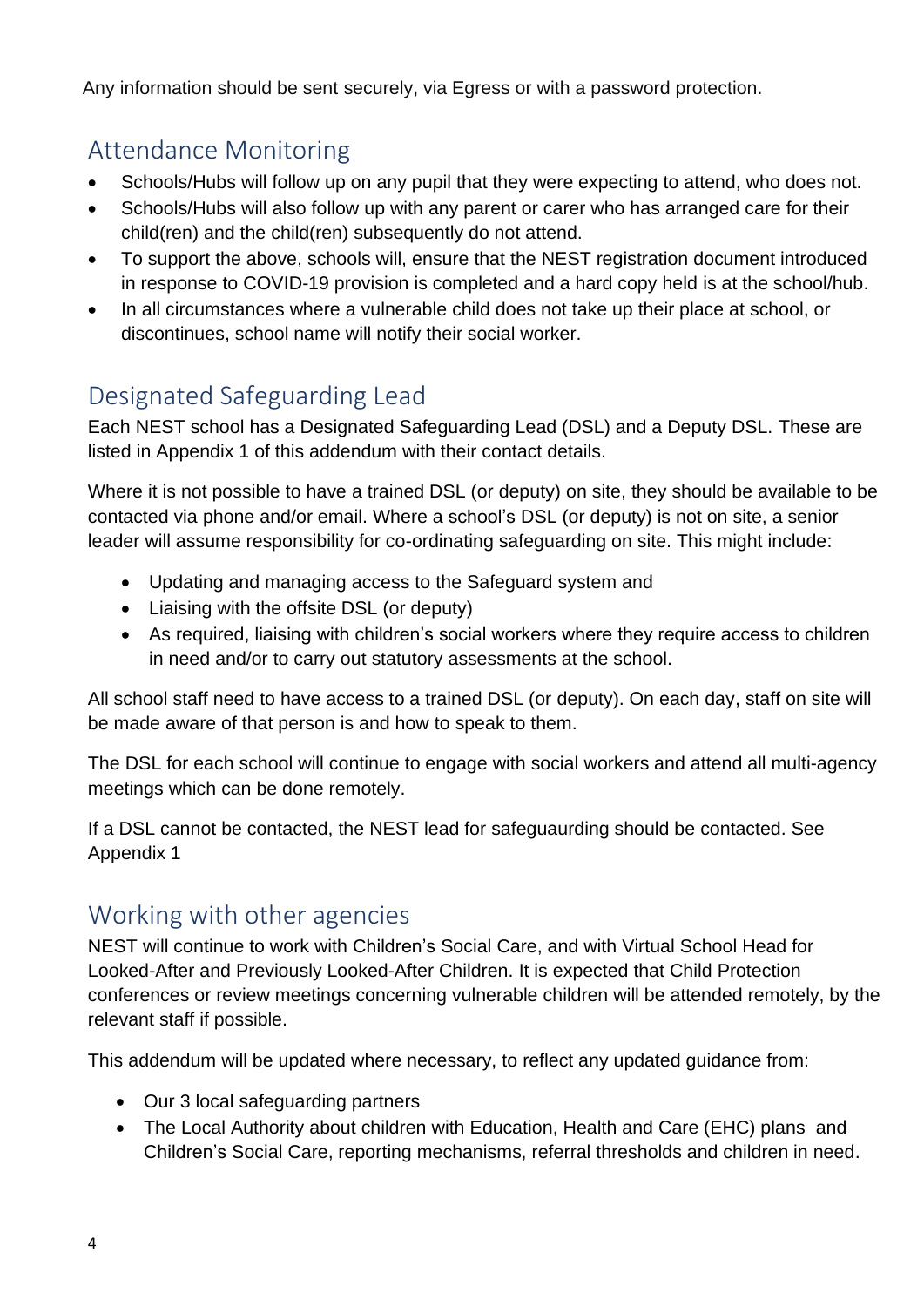#### <span id="page-4-0"></span>Reporting a concern

Where staff have a concern about a child, they should continue to follow the process outlined in the NEST Child Protection and Safeguarding Policy, this includes making a report via Safeguard, which can be done remotely.

In the unlikely event that a member of staff cannot access the Safeguard system, they should email the school Designated Safeguarding Lead, Headteacher and the Trust Safeguarding Lead. Appendix 1

Staff are reminded of the need to report any concern immediately and without delay.

Where staff are concerned about an adult working with children in the school, they should email their report the concern to the Headteacher. Concerns around the Headteacher should be directed to the Chair of the Local Committee of each school. NEST will continue to offer support in the process of managing allegations.

### <span id="page-4-1"></span>Safeguarding training and induction

DSL training is very unlikely to take place whilst there remains a threat of the COVID 19 virus. For the period COVID-19 measures are in place, a DSL (or deputy) who has been trained will continue to be classed as a trained DSL (or deputy) even if they miss their refresher training.

NEST will communicate any new local arrangements, so that staff know what to do if they are worried about a child.

If Trust staff are redeployed within the Trust schools, we will take into account the DfE supplementary guidance on safeguarding children during the COVID-19 pandemic and will accept portability as long as the current school confirms in writing that: -

- The individual has been subject to an enhanced DBS and children's barred list check
- There are no known concerns about the individual's suitability to work with children
- There is no ongoing disciplinary investigation relating to that individual

This can be provided by the Headteacher. The Trust Safeguarding and Child Protection Policy applies to all staff in all NEST schools and will continue to apply in collaboration with this addendum. The leader at a hub school may induct staff from other schools with any local safeguaurding arrangements such as site security expectations. All staff on site at a school/hub will be informed of the senior leader on site daily.

Where new staff are recruited, they will continue to be provided with a safeguarding induction.

### <span id="page-4-2"></span>Safer recruitment and movement of staff

It remains essential that people who are unsuitable are not allowed to enter the children's workforce or gain access to children. When recruiting new staff, all NEST schools will continue to follow safer recruitment processes.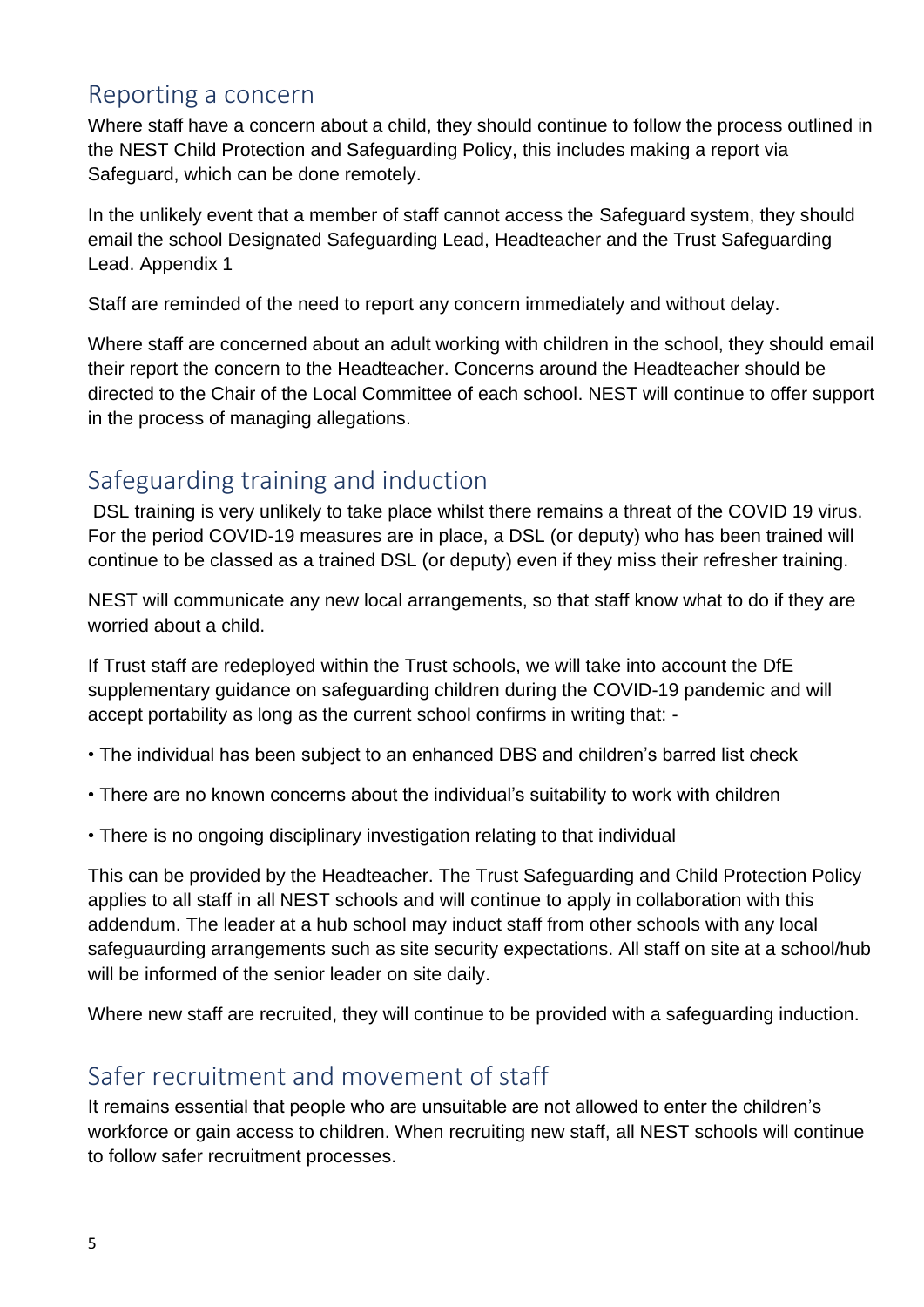In response to COVID-19, the Disclosure and Barring Service (DBS) has made changes to its guidance on DBS ID checking to minimise the need for face-to-face contact. The DBS ID checking guidance will be changed for a temporary period.

The change will enable:

- ID documents to be viewed over video link
- scanned images to be used in advance of the DBS check being submitted

Please note, the change should only be implemented for urgent cases where it is not possible to follow the normal identity checking guidelines. The applicant must present the original versions of these documents when they first attend the school.

Schools will continue to:

- Follow the legal duty to refer to the DBS anyone who has harmed or poses a risk of harm to a child.
- Consider and make referrals to the Teaching Regulation Agency (TRA) if needed. During the COVID-19 period all referrals should be made by emailing Misconduct.Teacher@education.gov.uk
- Be aware, on any given day, which staff will be in the school/hub, and that appropriate checks have been carried out, especially for anyone engaging in regulated activity.
- Keep the Single Central Record (SCR) up to date.

#### <span id="page-5-0"></span>Supporting children not in school

NEST is committed to ensuring the safety and wellbeing of all its children. Where the DSL has identified a child to be on the edge of social care support, or who would normally receive pastoral-type support in school, they should ensure that a robust communication plan is in place for that child or young person.

Details of this plan must be recorded on Safeguard, as should a record of contact have made.

The communication plans can include:

- Remote online contact and/or phone contact.
- All individualised contact methods should be recorded on Safeguard.
- Each school and its DSL will work closely with all stakeholders to maximise the effectiveness of any communication plan. This plan must be reviewed regularly (at least once a fortnight in term time) and where concerns arise, the DSL will consider any referrals as appropriate.
- The school will share safeguarding messages on its website and social media pages.
- NEST recognises that school is a protective factor for children, and the current circumstances, can affect the mental health of pupils and their parents/carers. Teachers will be aware of this in setting expectations of pupils' work where they are at home.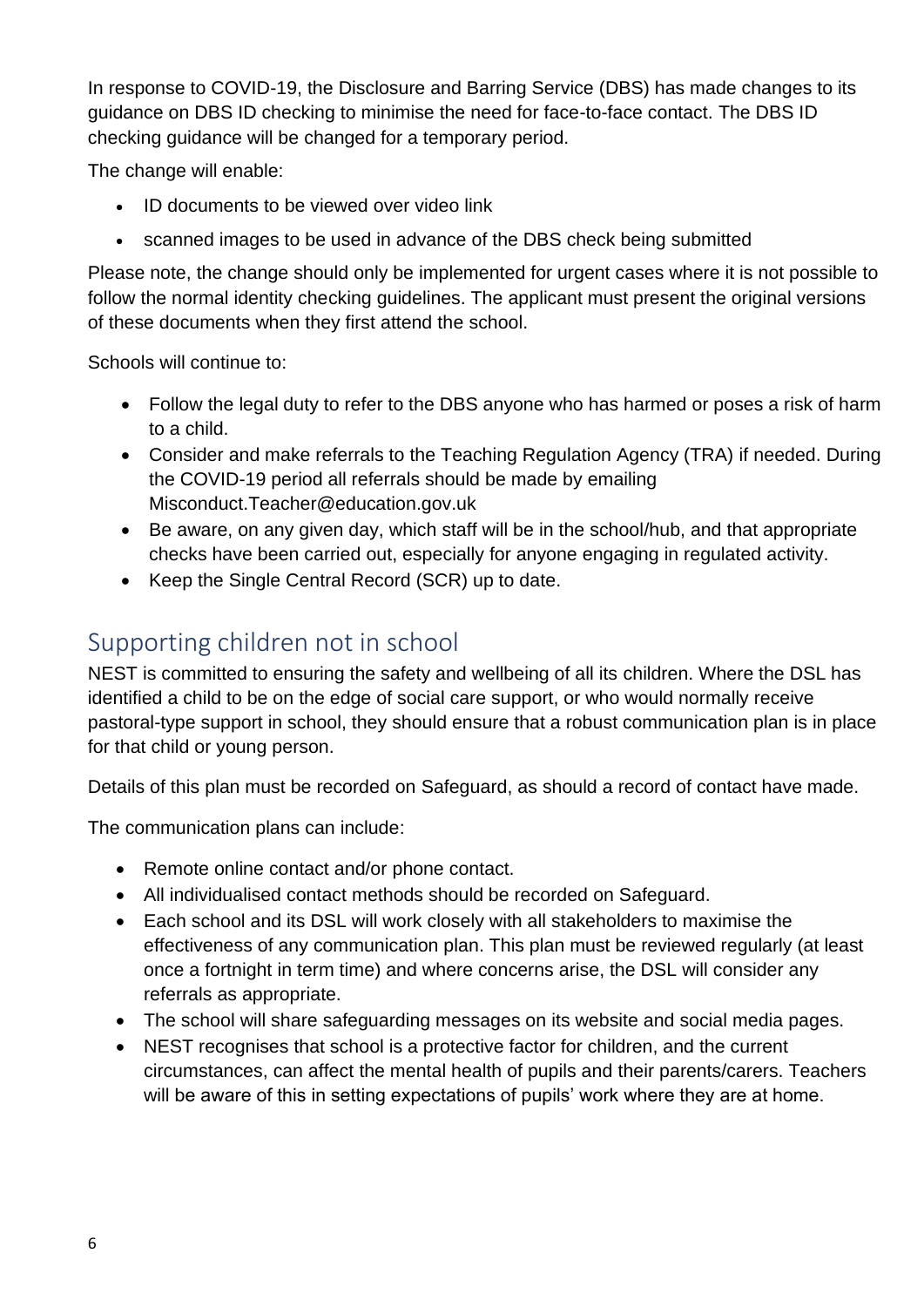### <span id="page-6-0"></span>Online safety away from school

It is important that all staff who interact with children, including online, continue to look out for signs a child may be at risk. Any such concerns should be dealt with as per the NEST Child Protection and Safeguarding Policy and where appropriate referrals should still be made to children's social care and as required, the police via the DSL.

Online teaching should follow the same principles as set out in the NEST Code of Conduct, Online Safety Policy and Pupil and Staff AUPs.

Online learning tools and systems need to be in line with privacy and data protection/GDPR requirements.

Recently published [guidance from the UK Safer Internet Centre on safe remote](https://swgfl.org.uk/resources/safe-remote-learning/)  [learning](https://swgfl.org.uk/resources/safe-remote-learning/) and from the [London Grid for Learning on the use of videos and](https://static.lgfl.net/LgflNet/downloads/digisafe/Safe-Lessons-by-Video-and-Livestream.pdf)  [livestreaming](https://static.lgfl.net/LgflNet/downloads/digisafe/Safe-Lessons-by-Video-and-Livestream.pdf) could help plan online lessons and/or activities and ensure that they are planed safely.

Schools need to be aware that parents and carers may choose to supplement the school online offer with support from online companies and in some cases individual tutors. In their communications with parents and carers, schools should emphasise the importance of securing online support from a reputable organisation/individual who can provide evidence that they are safe and can be trusted to have access to children. Support for parents and carers to keep their children safe online includes:

- [Internet matters](https://www.internetmatters.org/?gclid=EAIaIQobChMIktuA5LWK2wIVRYXVCh2afg2aEAAYASAAEgIJ5vD_BwE) for support for parents and carers to keep their children safe online
- [London Grid for Learning](http://www.lgfl.net/online-safety/) for support for parents and carers to keep their children safe online
- [Net-aware](https://www.net-aware.org.uk/) for support for parents and careers from the NSPCC
- [Parent info](https://parentinfo.org/) for support for parents and carers to keep their children safe online
- [Thinkuknow](http://www.thinkuknow.co.uk/) for advice from the National Crime Agency to stay safe online
- [UK Safer Internet Centre](https://www.saferinternet.org.uk/advice-centre/parents-and-carers) advice for parents and carers

### <span id="page-6-1"></span>Supporting children in school

NEST is committed to ensuring the safety and wellbeing of all its pupils. Schools/hubs will continue to be a safe space for all children to attend and flourish.

The Headteacher will ensure that appropriate staff are on site and staff to pupil ratio numbers are appropriate, to maximise safety. Staff need to be mindful of one adult to one child groupings.

Schools will refer to the Government guidance for education and childcare settings on how to implement social distancing and continue to follow the advice from Public Health England on handwashing and other measures to limit the risk of spread of COVID19.

Schools will ensure that where we care for children of critical workers and vulnerable children on site, we ensure appropriate support is in place for them. If needed any concerns will be recorded on Safeguard.

If a school has concerns about the impact of staff absence – such as that of a Designated Safeguarding Lead or first aider they will raise this concern with the NEST Central Team.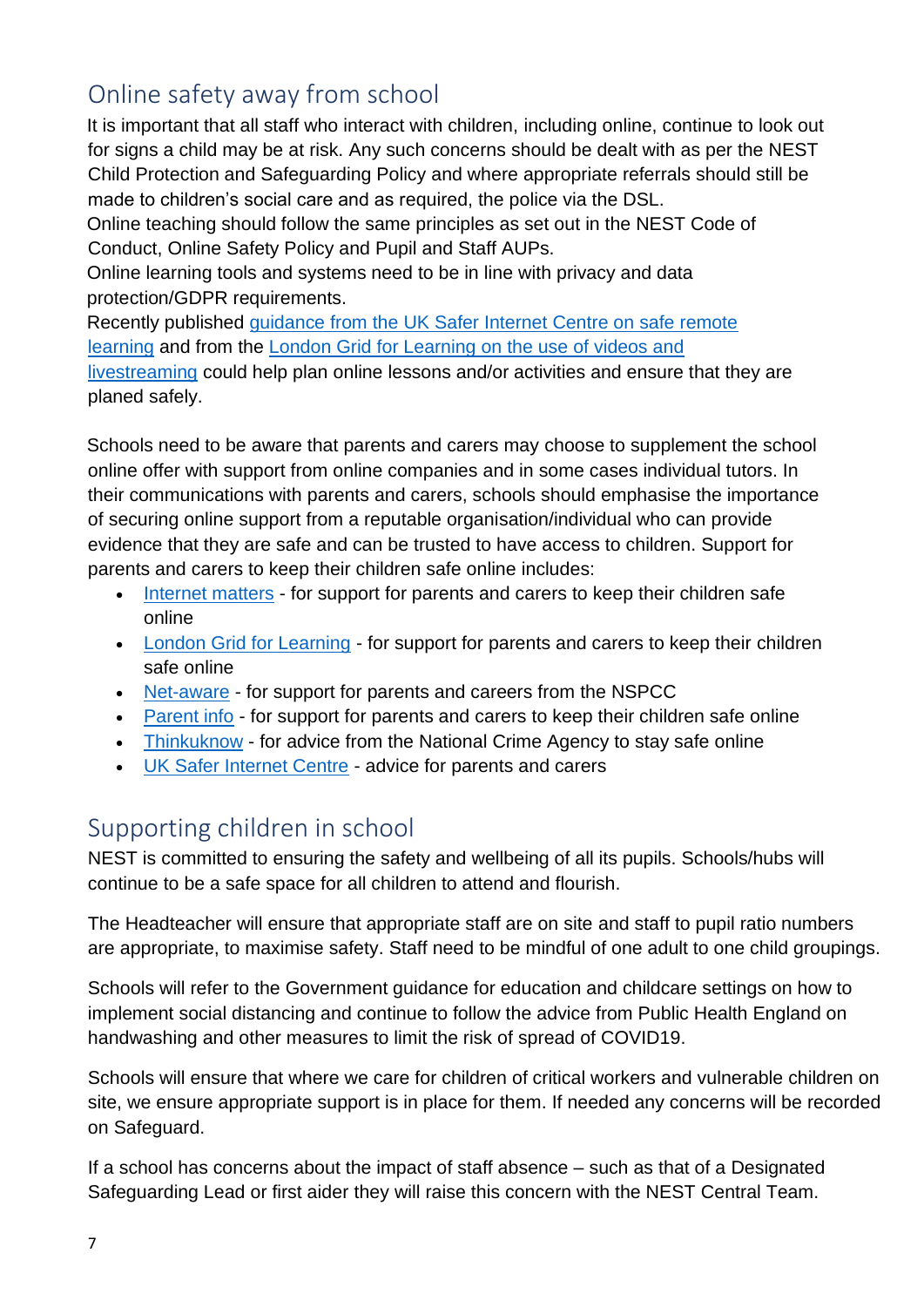### <span id="page-7-0"></span>Children attending other settings

Where a child/children is/are temporarily required to attend another setting, we will make sure the receiving school is provided with any relevant welfare and child protection information.

Wherever possible, the DSL or Deputy and/or the Special Educational Needs Co-ordinator (SENCO) will share, as applicable:

- The reason(s) why the child is considered vulnerable and any arrangements in place to support them
- The child's EHC plan, child in need plan, child protection plan or personal education plan
- Details of the child's social worker
- Details of the virtual school head
- Where the DSL, Deputy or SENCO can't share this information, a Senior Leader will do so.

We will share this information before the child arrives as far as is possible, and otherwise as soon as possible afterwards. Appendix 2

### <span id="page-7-1"></span>Online safety in schools

All NEST schools will continue to provide a safe environment, including online. This includes the use of the LGFL online filtering system. Where pupils are using computers in school, appropriate supervision will be in place.

#### <span id="page-7-2"></span>Mental health

Where possible, schools will continue to offer support for pupil mental health.

We will aim to signpost all pupils, parents and staff to resources to support good mental health at this time.

When setting expectations for pupils learning remotely and not attending school, teachers will bear in mind the potential impact of the current situation on both children's and adults' mental health.

#### <span id="page-7-3"></span>Support from NEST

NEST Central Team will provide support and guidance as appropriate to enable each DSL to carry out their role effectively.

This includes, remotely accessing Child Protection files if needed for the purpose of support, guidance and direction.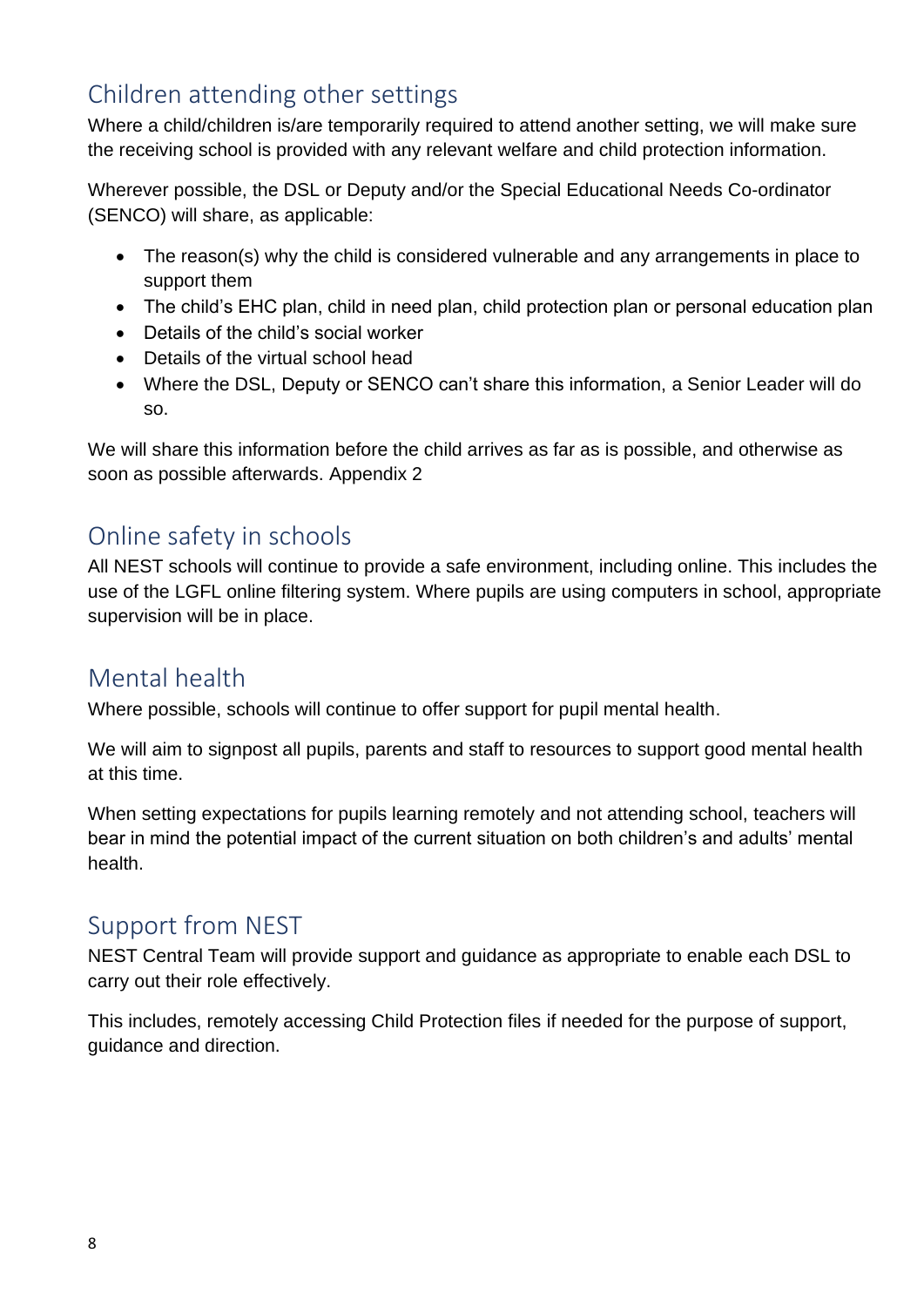## <span id="page-8-0"></span>Appendix 1

#### **Dedicated Safeguarding Leads across the Trust**

| <b>School</b>                     | <b>Safeguarding</b><br><b>Leads</b> | <b>Contact Details</b>                      |
|-----------------------------------|-------------------------------------|---------------------------------------------|
| <b>NEST Central Team</b>          | Ann Golding                         | ofice@nestschools.org                       |
| Alexandra Infant School           | <b>DSL</b>                          | admin@alexandra-inf.bromley.sch.uk          |
|                                   | <b>Alison Hills</b>                 |                                             |
|                                   | <b>Deputy DSLs</b>                  |                                             |
|                                   | Maria Cenayko                       |                                             |
|                                   | <b>Mandie Fulker</b>                |                                             |
| Alexandra Junior School           | <b>DSL</b>                          | admin.office@alexandra-jun.bromley.sch.uk   |
|                                   | Claudette Maragh                    |                                             |
|                                   | <b>Deputy DSLs</b>                  |                                             |
|                                   | Panayiota Shaw                      |                                             |
| <b>Balgowan Primary School</b>    | <b>DSL</b>                          | admin@balgowan.bromley.sch.uk               |
|                                   | <b>Hayley Andrews</b>               |                                             |
|                                   | <b>Deputy DSLs</b>                  |                                             |
|                                   | <b>Peter Hines</b>                  |                                             |
|                                   | Maria Veysey                        |                                             |
| <b>Bickley Primary School</b>     | <b>DSL</b>                          | admin.office@bickley.bromley.sch.uk         |
|                                   | <b>Elizabeth Blake</b>              |                                             |
|                                   | <b>Deputy DSLs</b>                  |                                             |
|                                   | Cara Moon                           |                                             |
|                                   | Louisa Dakin                        |                                             |
| <b>Farnborough Primary School</b> | <b>DSL</b>                          | admin.office@farnborough.bromley.sch.uk     |
|                                   | Angela James                        |                                             |
|                                   | <b>Deputy DSLs</b>                  |                                             |
|                                   | <b>Claire Browne</b>                |                                             |
|                                   | <b>Belinda Jones</b>                |                                             |
| <b>Highfield Schools</b>          | <b>DSL</b>                          | general.office@highfield-inf.bromley.sch.uk |
|                                   | <b>Allison Morris</b>               |                                             |
|                                   | <b>Deputy DSLs</b>                  | admin@highfield-jun.bromley.sch.uk          |
|                                   | Zoe Frankis                         |                                             |
|                                   | Jackie Philpott                     |                                             |
|                                   | <b>Alastair Taylor</b>              |                                             |
|                                   | Nicola Williamson                   |                                             |
| <b>Manor Oak Primary School</b>   | <b>DSL</b>                          | office@manoroak.bromley.sch.uk              |
|                                   | <b>Jane Butler</b>                  |                                             |
|                                   | <b>Deputy DSLs</b>                  |                                             |
|                                   | Victoria Colyer                     |                                             |
|                                   | <b>Tracey Prandota</b>              |                                             |
| Perry Hall Primary School         | <b>DSL</b>                          | admin@perryhall.bromley.sch.uk              |
|                                   | Lorraine Richards                   |                                             |
|                                   | <b>Deputy DSLs</b>                  |                                             |
|                                   | Nicola Smith                        |                                             |
|                                   | Jonathan Hewitt                     |                                             |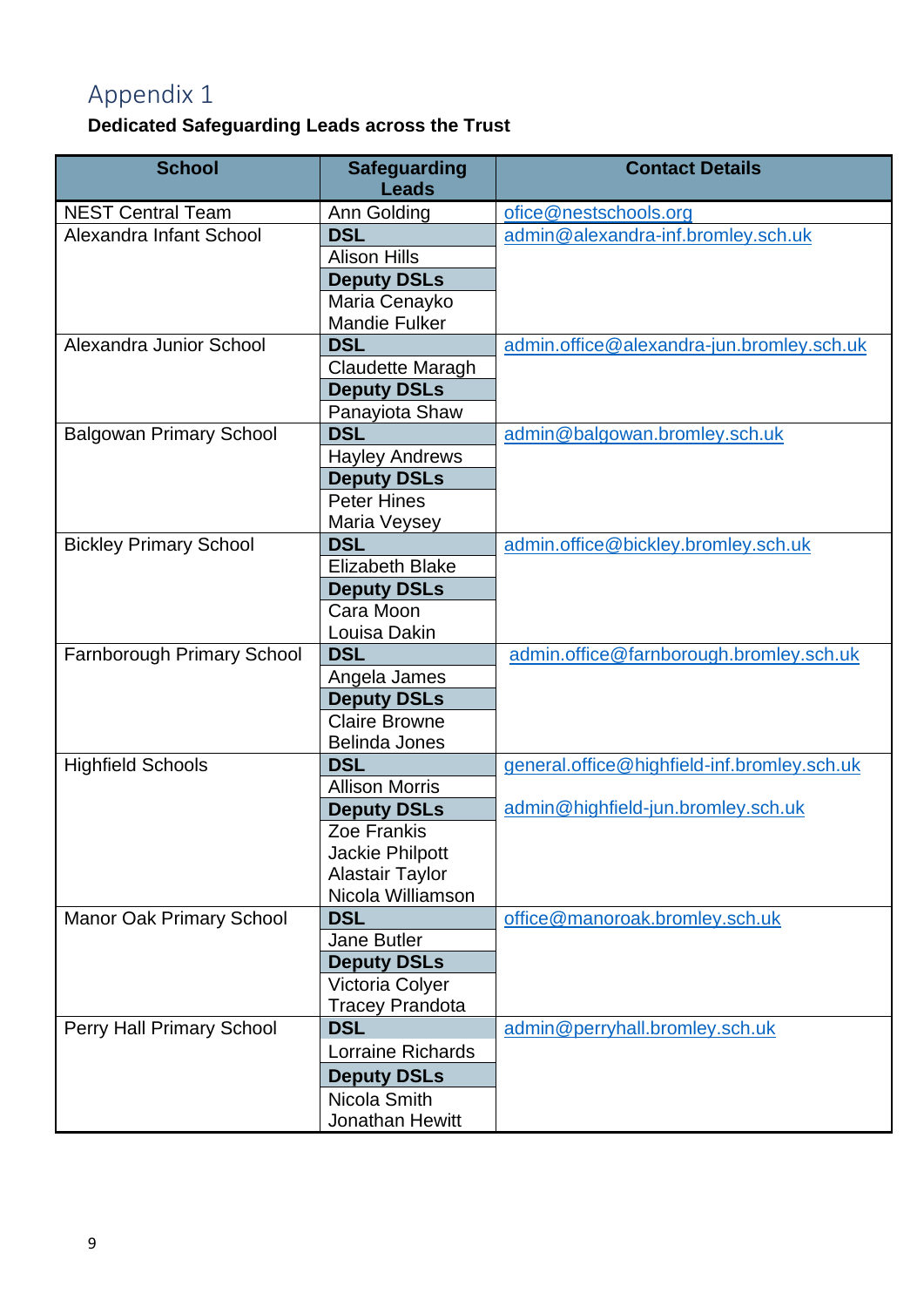| <b>School</b>                           | <b>Safeguarding</b><br><b>Leads</b> | <b>Contact Details</b>              |
|-----------------------------------------|-------------------------------------|-------------------------------------|
| <b>Pickhurst Infant School</b>          | <b>DSL</b>                          | office@pickhurst-inf.bromley.sch.uk |
|                                         | Elizabeth Laws                      |                                     |
|                                         | <b>Deputy DSLs</b>                  |                                     |
|                                         | Esin Aziz                           |                                     |
|                                         | Lee Pender                          |                                     |
|                                         | Kasia Ledwidge                      |                                     |
| <b>Worsley Bridge Primary</b><br>School | <b>DSL</b>                          | admin@worsleybridge.bromley.sch.uk  |
|                                         | <b>Rebecca Williams</b>             |                                     |
|                                         | <b>Deputy DSLs</b>                  |                                     |
|                                         | Margaret Baggs                      |                                     |